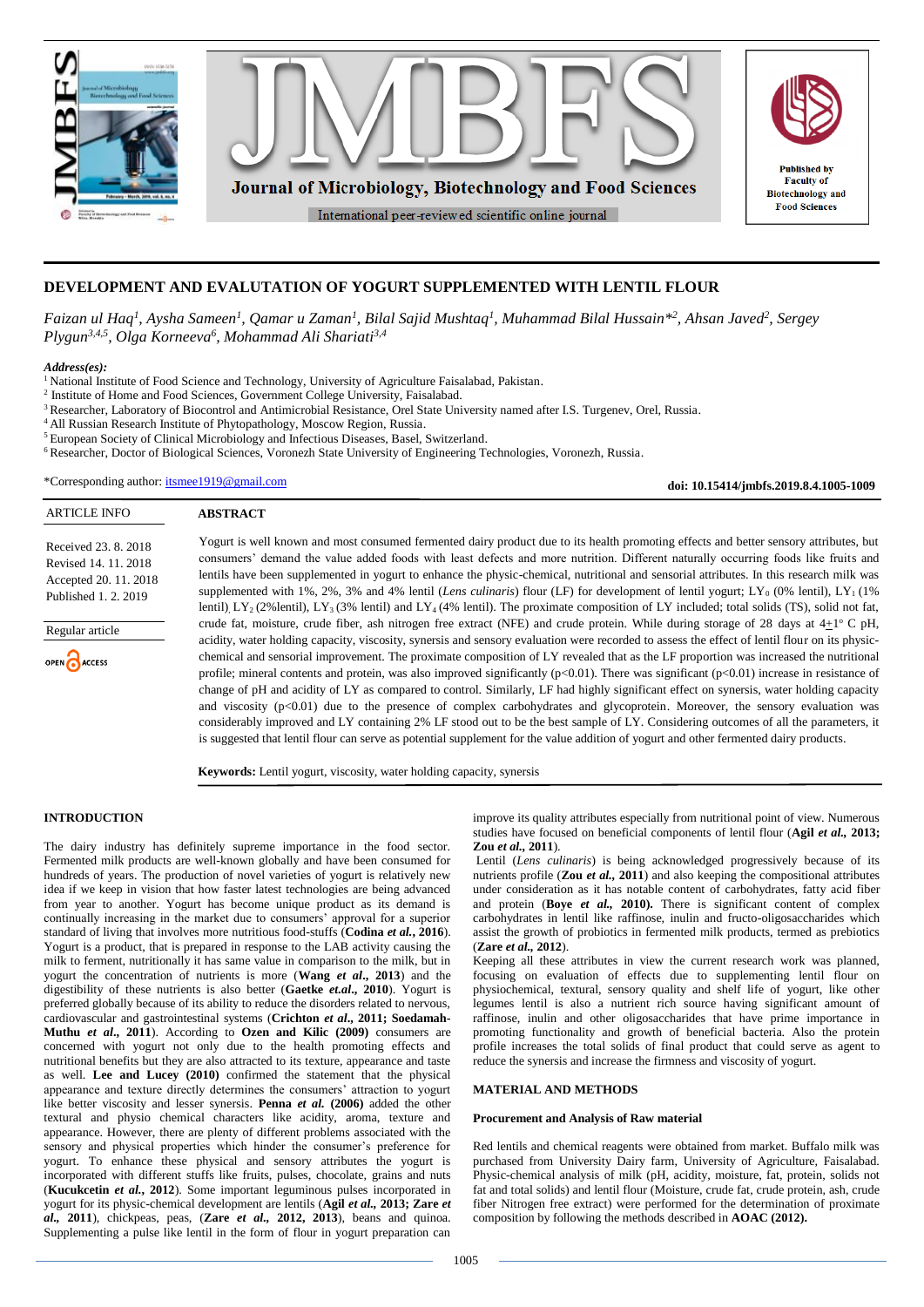## **Lentil-Yogurt Preparation**

Yogurt was prepared by following the method of **Kaur** *et al.***(2017)** with the addition of 0%, 1%, 2%, 3% and 4% lentil (parched) flour to make treatments;  $LY_0 LY_1$ ,  $LY_2$ ,  $LY_3$  and  $LY_4$  respectively.

## **Physic-chemical analysis of Lentil- Yogurt**

Different chemical analysis (moisture, pH, acidity, crude fat, crude protein, ash, SNF and total solids) of LY were carried out by using the methods of **AOAC (2012).**

## **Apparent viscosity**

Apparent viscosity of yogurt was measured by following the method described by Sodini *et al*. (2005) using spindle no.4 of viscometer at 60 rpm for 15 sec. against 100 ml of yogurt sample.

#### **Synersis**

Synersis was measured by the method adopted by **Amatayakul** *et al***. (2006).**

#### **Water holding capacity (WHC)**

Water holding capacity of LY was assessed in accordance with the method from **Sodini** *et al***. (2005).**

#### **Sensory analysis**

Sensory evaluation of lentil flour supplemented yogurt was carried out by using methods described by **Meilgaard** *et al.* **(2007).**

#### **Statistical analysis**

Data acquired was subjected to appropriate statistical tools to detect the level of significance as described by **Steel** *et al***. (1997).**

#### **RESULTS AND DISCUSSION**

#### **Subheadings should be used**

#### **Raw material analysis**

The proximate composition of milk and lentil powder is mentioned in the table: 1, which indicates the percentage means of all proximate components of lentil flour; moisture, crude fat, ash, protein, fiber and NFE  $8.45\pm0.06$ ,  $1.86\pm0.25$ , 3.37±0.06, 26.61±1.26, 8.03±0.11 and 51.68±1.25 respectively. Proximate of milk are; moisture, fat, ash, protein, SNF, TS, LR, pH, and acidity; 86.48±0.12, 4.12±0.10, 0.90±0.03, 4.21±0.28, 9.29±0.36, 13.52±0.12, 23.67±0.58, 6.55±0.07 and 0.18±0.02 respectively.

**Table 2** Proximate analysis of Lentil Yogurt

**Table1** Raw material analysis results

| <b>Constituent</b>   | Lentil Flour<br>(means) | Milk (means)     |  |
|----------------------|-------------------------|------------------|--|
| Moisture (%)         | $8.45 \pm 0.06$         | $86.48 \pm 0.12$ |  |
| Crude fat (%)        | $1.86 \pm 0.25$         | $4.12\pm0.10$    |  |
| Ash $(%)$            | $3.37 \pm 0.06$         | $0.90 \pm 0.03$  |  |
| Crude protein (%)    | $26.61 \pm 1.26$        | $4.21 \pm 0.28$  |  |
| Crude fiber (%)      | $8.03 \pm 0.11$         |                  |  |
| NFE(%)               | $51.68 \pm 1.25$        |                  |  |
| Solids not Fat (SNF) |                         | $9.29 \pm 0.36$  |  |
| Total solids         |                         | $13.52 \pm 0.12$ |  |
| Lactometer reading   |                         | $23.67 \pm 0.58$ |  |
| pH                   |                         | $6.55 \pm 0.07$  |  |
| Acidity              |                         | $0.18 \pm 0.02$  |  |

It is clearly demonstrated that there were notable variations in the compositional attributes of both raw materials. Moisture (86.48±0.12) content of raw milk was found to be higher than that of lentil flour  $(8.45\pm0.06)$ . That is evident of shorter shelf life of milk as compared to lentils'. The results are within the range elaborated by **Takruri and Issa (2013).** Nitrogen free extract in lentil flour (51.68±1.25) is in accordance with the outcomes described by **Kucukcetin** *et al.* **(2012).**

#### **Proximate analysis of Lentil Yogurt**

The effect of lentil flour supplementation on moisture, crude fat, crude protein, crude fiber, ash, solids not fat and total solids was highly significant (p<0.01). Moisture content was decreased in all respective samples of  $LY$ ;  $LY_0$  showed the highest moisture content  $(86.63 \pm 0.10)$  than  $\text{LY}_1$   $(75.75 \pm 0.05\%)$ , LY<sub>2</sub> (70.67±0.68), LY<sub>3</sub> (68.93±2.63) and LY<sub>4</sub> exhibited the lowest moisture content (65.49±0.69) among all other samples. The similar decreasing trend was noticed in study performed by **Yared, (2013).** The trend of ash content was;  $0.92 \pm 0.03$ , 0.95 $\pm$ 0.02; 0.96 $\pm$ 0.07; 1.05 $\pm$ 0.07 and 1.09 $\pm$ 0.08 in al LY samples; LY<sub>0</sub>, LY<sub>1</sub>, LY<sub>2</sub> LY<sub>3</sub> and LY<sub>4</sub> respectively. Similarly, the highest fiber was in LY<sub>4</sub> (2.05 $\pm$ 0.13) and the lower (0.82±0.03) was in  $LY_1$  but control had no fiber in it. The highest protein content (8.36 $\pm$ 0.02) was highest in LY<sub>4</sub> and other combinations also had more protein content  $(5.81\pm0.34 \text{ in LY}_2 \text{ and } 5.61\pm0.20 \text{ in LY}_1)$  than control (3.92±0.18). The protein was increased by gradually enhancing the flour percentage in LY like that of moisture. It was evident that  $LY_4$  had highest fat content (5.31 $\pm$ 0.08) and other treatments also had more fat content (5.12 $\pm$ 0.22 in LY<sub>3</sub>, 4.98 $\pm$ 0.12 in LY<sub>2</sub> and 4.55 $\pm$ 0.13 in LY<sub>1</sub>) than control (4.36 $\pm$ 0.12). The solids not fat were also positively affected by the LF incorporation; highest SNF were in LY<sub>4</sub> (29.00 $\pm$ 0.65) followed by LY<sub>3</sub> (24.84 $\pm$ 1.52), LY<sub>2</sub> (24.34 $\pm$ 0.61), LY<sub>1</sub> (19.70 $\pm$ 0.08) and LY<sub>0</sub> (9.00 $\pm$ 0.21). Lentil flour addition in yogurt caused progressive increase in total solids (p<0.01), this increase in TS content of yogurt is definitely because of higher solids in lentil flour. Highest TS content was noticed in LY<sub>4</sub> (34.30 $\pm$ 0.61) followed by LY<sub>3</sub> (30.09 $\pm$ 2.45), LY<sub>2</sub> (29.33 $\pm$ 0.68), LY<sub>1</sub> (24.25 $\pm$ 0.05) and control (13.37 $\pm$ 0.10). Results of current studies are in accordance with work performed by **Yared, (2013).**

| LY              | Percentage Means ± Standard deviation (SD) |                          |                         |                          |                         |                         |                         |  |
|-----------------|--------------------------------------------|--------------------------|-------------------------|--------------------------|-------------------------|-------------------------|-------------------------|--|
|                 | <b>Moisture</b>                            | Ash                      | Fat                     | Protein                  | <b>Fiber</b>            | TS                      | <b>SNF</b>              |  |
| $LY_0$          | 86.63                                      | 0.92                     | 4.36                    | 3.92                     | 0 <sup>d</sup>          | 13.37                   | 9.00                    |  |
|                 | $\pm 0.10^{\mathrm{a}}$                    | $\pm 0.03^{\text{a}}$    | $\pm 0.12^{\rm b}$      | $\pm 0.18$ <sup>c</sup>  |                         | $\pm 0.10$ <sup>d</sup> | $\pm 0.21$ <sup>d</sup> |  |
| $LY_1$          | 75.75                                      | 0.95                     | 4.55                    | 5.61                     | 0.82                    | 24.25                   | 19.70                   |  |
|                 | $\pm 0.05^{\rm b}$                         | $\pm 0.02$ <sup>ab</sup> | $\pm 0.13^b$            | $\pm 0.20^{\rm b}$       | $\pm 0.03^{\circ}$      | $\pm 0.05^{\circ}$      | $\pm 0.08$ <sup>c</sup> |  |
| $LY_2$          | 70.67                                      | 0.96                     | 4.98                    | 5.81                     | 1.40                    | 29.33                   | 24.34                   |  |
|                 | $\pm 0.68^{\circ}$                         | $\pm 0.07$ <sup>ab</sup> | $\pm 0.12^{\mathrm{a}}$ | $\pm 0.28^{\rm b}$       | $\pm 0.03^{\rm b}$      | $\pm 0.68^{\rm b}$      | $\pm 0.61^{\rm b}$      |  |
| LY <sub>3</sub> | 68.93                                      | 1.05                     | 5.12                    | 6.72                     | 1.83                    | 30.09                   | 24.84                   |  |
|                 | $\pm 2.63$ <sup>cd</sup>                   | $\pm 0.07$ <sup>ab</sup> | $\pm 0.22$ <sup>a</sup> | $\pm$ 1.34 <sup>ab</sup> | $\pm 0.17$ <sup>a</sup> | $\pm 2.45^{\mathrm{b}}$ | $\pm 1.51^{\rm b}$      |  |
| $LY_4$          | 65.49                                      | 1.09                     | 5.31                    | 8.36                     | 2.05                    | 34.30                   | 29.00                   |  |
|                 | $\pm 0.69$ <sup>d</sup>                    | $\pm 0.08^{\rm b}$       | $\pm 0.08$ <sup>a</sup> | $\pm 0.02^{\mathrm{a}}$  | $\pm 0.13$ <sup>a</sup> | $\pm 0.61$ <sup>a</sup> | $\pm 0.65^{\mathrm{a}}$ |  |

 $LY_0$  (0% lentil),  $LY_1$  (1% lentil),  $LY_2$  (2% lentil),  $LY_3$  (3% lentil) and  $LY_4$  (4% lentil), TS; total solids, SNF; Solids not Fat.

## **Physic-chemical analysis of Lentil Yogurt:**

#### **Effect on pH**

The changes in pH of LY are caused due to biochemical changes and microbial growth throughout the incubation and storage period. Statistical data shown that the pH of LY samples were highly significantly different  $(p<0.01)$  with lentil flour incorporation all the yogurts showed different pH throughout the storage period. The pH was decreased from 4.50 to 3.88±0.03, 4.00±0.03, 4.12±0.01, 4.11±0.03 and 4.13±0.03 for LY<sub>0</sub>, LY<sub>1</sub>, LY<sub>2</sub>, LY<sub>3</sub> and LY<sub>4</sub> yogurt samples respectively. Consequences of present study were in line with the results revealed by Chen (2016). The rate of pH decline in LY during storage was noticed to be slower by increasing the lentil flour in respective treatments of LY. The reason for slower rate was more buffering capacity of lentil as compared to milk and the buffering capacity of lentil prevents the drop in pH (**Zare***et et al.,* **2012**).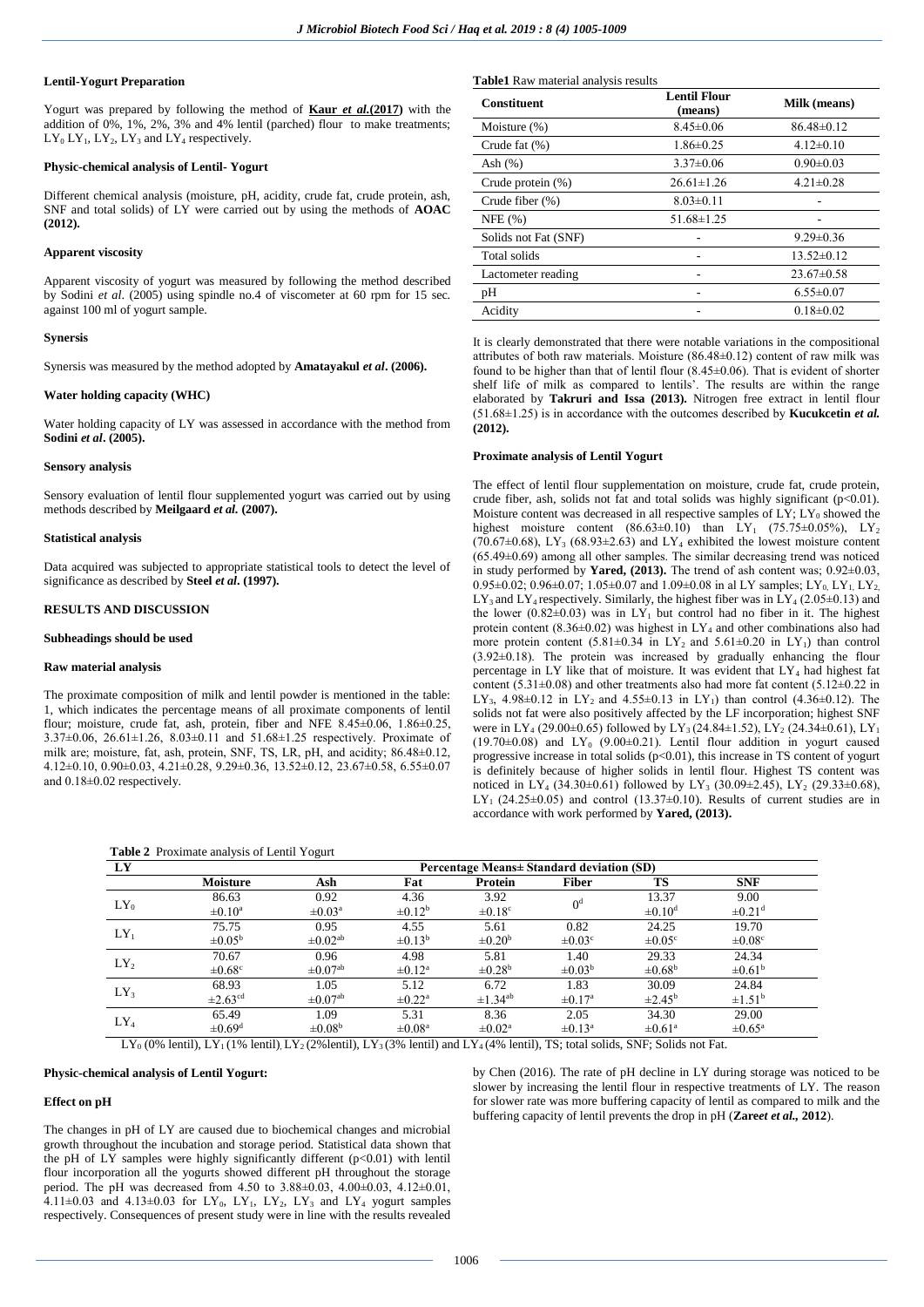

**Effect on Acidity** 

The yogurt is produced by action of lactic acid bacteria that convert lactose sugar in lactic acid during fermentation process. Data showed a highly significant (p<0.01) relationship between the acidity and supplementation level of lentil four. The increasing rate of acidity was indirectly proportional to the quantity of lentil flour in respective treatments of LY. The average acidity at day 1 was 0.786±0.01, 0.752±0.01, 0.747±0.01, 0.744±0.01 and 0.745±0.01 percent for  $LY_0$ ,  $LY_1$ ,  $LY_2$ ,  $LY_3$  and  $LY_4$  respectively. During storage, the acidity of  $LY_0$ sample increased relatively faster as compared to other treatments and the minimum % acidity was recorded in  $LY_4$  (0.802±0.01) at day 7. For whole storage period (28 days), similarly retarding effect was noticed in all samples, as maximum acidity was in  $LY_0$  (1.030 $\pm$ 0.01) followed by  $LY_1$  (0.904 $\pm$ 0.01) and  $LY_2$  (0.859±0.01) while at 21<sup>st</sup> day minimum acidity was recorded in case of  $LY_4$ (0.852±0.01). At the end of storage acidity was; 1.035±0.01, 1.006±0.05, 0.879 $\pm$ 0.01, 0.853 $\pm$ 0.01 and 0.876 $\pm$ 0.01 for LY<sub>0</sub>, LY<sub>1</sub>, LY<sub>2</sub>, LY<sub>3</sub> and LY<sub>4</sub> treatments respectively. Consequences of present study were in line with the results revealed by **Chen (2016), Amatayakul** *et al***. (2006) and Zare** *et al***. (2012).**



 **Figure 4** Effect of Storage on Acidity

1 7 14 21 28 **Number of Days**

#### **Effect on Viscosity**

Viscosity of yogurt can be described as thickness of sample yogurt. As the total solids increase the viscosity of final product increases but it decreases with the storage. Also the swelling ability of fine particles of flour enhances the viscosity of final yogurt. The average viscosity of LY samples decreased from 2.275±0.09,  $2.604\pm0.04$ ,  $2.897\pm0.09$  and  $2.371\pm0.09$  to  $2.222\pm0.07$ ,  $2.837\pm0.05$ ,  $3.189\pm0.10$ , 3.147±0.05 and 3.065±0.07 for LY<sub>0</sub>, LY<sub>1</sub>, LY<sub>2</sub>, LY<sub>3</sub> and LY<sub>4</sub> respectively, at 7<sup>th</sup> day of storage. It was observed that the viscosity increased as the level of supplementation in yogurt increased.  $LY_4$  had higher viscosity as compared to other samples, while  $LY_0$  exhibited minimum thickness among all the yogurt samples. With the passage of time the viscosity showed an altered trend at  $14<sup>th</sup>$ day viscosity of  $LY_4$  decreased suddenly to 2.040±0.07, which was least of all. At the end of storage ( $28<sup>th</sup>$  day) viscosity of yogurt was recorded as; 1.668 $\pm$ 0.07, 2.289±0.10, 2.124±0.08, 2.019±0.13 and 1.889±0.06 for LY<sub>0</sub>, LY<sub>1</sub>, LY<sub>2</sub>, LY<sub>3</sub> and LY<sub>4</sub> respectively, so again LY<sub>3</sub> depicted lower viscosity among all lentil flour added yogurts but more than control  $(LY_0)$ . Similar trend was observed in study of **Amatayakul** *et al***. (2006).** Similarly the rate of decrease was observed to be fastest in  $LY_0$  and lowest in  $LY_4$ . While  $LY_1$ ,  $LY_2$  and  $LY_3$  had relatively better viscosity. There was unusual decrease in  $LY_4$  which might be due to exceeded content of lentil flour which undesirably disrupted the structure of yogurt and caused decrease in viscosity (**Zare** *et al***., 2012**).



**Figure 5** Effect of Treatments on viscosity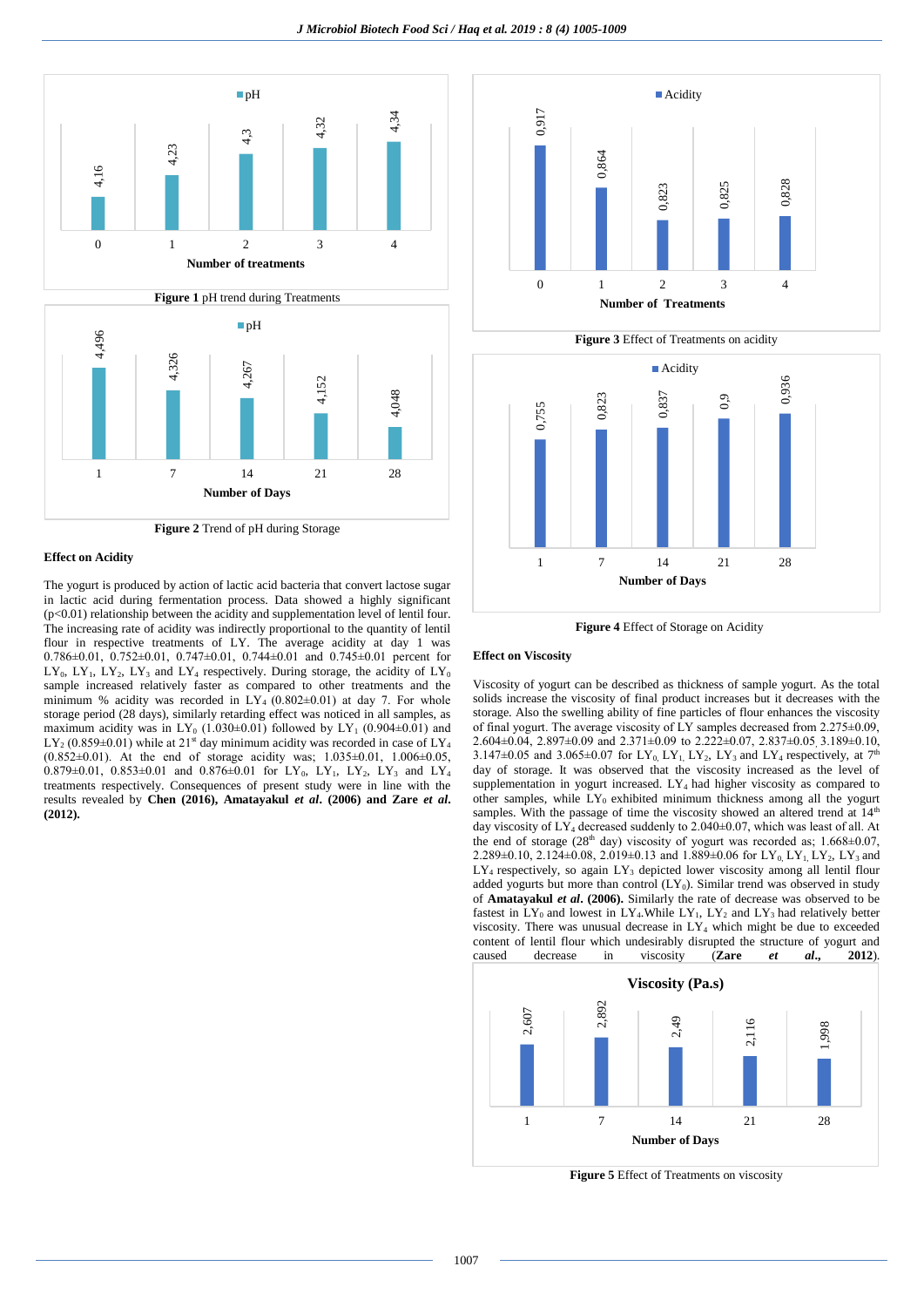

 **Figure 6** Effect of Storage on viscosity

## **Effect on Synersis**

The data showed highly significant  $(p<0.01)$  relationship between the synersis of LF supplemented yogurt and supplementation level of lentil four. With an increase in percentage of LF for development of yogurt, the synersis of final product decreased in slower rate as compared to the control. This slower decreasing rate of synersis was directly proportional to supplementation level of lentil flour in yogurt. The data for synersis of lentil yogurt is given in figure 5 and 6. The average synersis (volume of water in ml per 100 ml) at day 1 was 3.43 $\pm$ 0.11, 5.37 $\pm$ 0.15, 5.33 $\pm$ 0.21, 2.30 $\pm$ 0.20, 1.73 $\pm$ 0.25 for LY<sub>0</sub>, LY<sub>1</sub>, LY<sub>2</sub>, LY<sub>3</sub> and  $LY_4$  respectively. During storage minimum synersis was recorded in  $LY_4$ as1.97 $\pm$ 0.40, 2.7 $\pm$ 0.36 and 3.47 $\pm$ 0.40 at 7<sup>th</sup>, 14<sup>th</sup> and 21<sup>st</sup> day respectively. But at last day of storage (28<sup>th</sup> day), minimum synersis was in  $LY_0 (3.47±0.35)$  followed by LY<sub>4</sub> (3.57 $\pm$ 0.50) and LY<sub>3</sub> (4.53 $\pm$ 0.51) while LY<sub>2</sub> (6.57 $\pm$ 0.25) and LY<sub>1</sub> (8.33±0.32) had undesirable whey release. Consequences of present study were in line with the results revealed by **Chen (2016) and Amatayakul** *et al***. (2006).**



**Figure 7** Effect of Treatments Synersis



**Figure 8** Effect of Storage on Synersis

**Effect on Water holding capacity**

Water holding capacity is an ability of food or food ingredient to bind the moisture in it. As the excessive moisture released from yogurt deteriorates the quality of yogurt. Pulses have greater WHC due to higher protein content (**Singh**  *et al.,* **2007**), so the yogurts with greater proportion of pulses have greater WHC, as well. There were significant differences (p*<*0.01) among the yogurt samples in water holding capacity. The mean values of water holding capacity for lentil flour added yogurt samples are presented in figure 7 and 8. Addition of lentil flour in yogurt increased the WHC of the yogurt samples as compared to control  $LY_0$ . The greatest percent water holding ability (42.67±0.58) was observed in yogurt sample LY<sub>4</sub> while minimum WHC was in LY<sub>0</sub> (26.27 $\pm$ 2.08). During storage the WHC was slightly decreased in all treatments but the rate of decrease was faster in control and slower in the LF supplemented yogurt. The trend was 18.33±2.52, 24.33 $\pm$ 2.08, 30.33 $\pm$ 4.04, 35.33 $\pm$ 0.58 and 34.33 $\pm$ 2.08 for LY<sub>0</sub>, LY<sub>1</sub>, LY<sub>2</sub>, LY<sub>3</sub> and LY4. This result was in line to the consequences recounted for yogurt by **Zare** *et al.* **(2012) and Amatayakul** *et al***. (2006).**



**Figure 10** Effect of Treatments on Water Holding Capacity

#### **Effect on Sensory of yogurt**

Lentil flour supplemented yogurt samples were graded by trained judges using 9 point hedonic scale for selected parameters; as appearance, flavor, aroma, texture, and overall acceptability. It was witnessed that incorporation of lentil flour had highly significant effect (p<0.01) on appearance, significant effect (p<0.05) on flavor, aroma and overall acceptability but non-significant effect (p>0.05) on texture of yogurt while overall acceptability descended as  $LY_0$ ,  $LY_1$ ,  $LY_2$ ,  $LY_3$ and LY<sup>4</sup> respectively. Appearance is one of the most attracting attributes for yogurt to be approved by the consumers. Average grades for appearance influenced of different supplementation showed that appearance of yogurt was affected non-significantly; maximum scores (8.05±0.69) for appearance were allotted to  $LY_1$  followed by  $LY_0$  (7.75±0.60) and  $LY_2$  while minimum (6.9±0.77) to LY<sup>4</sup> as presented in table 4.31. Average values for flavor has presented that highest grades were assigned to  $LY_1$  (7.85±0.71) while minimum to  $LY_4$  $(6.60\pm0.88)$ . For LY texture, maximum scores  $(8.05\pm0.73)$  were assigned for LY<sub>4</sub> followed by  $LY_3$  and  $LY_2$  (7.80±1.01), while relatively lower scores to  $LY_0$ (7.65 $\pm$ 0.71) and LY<sub>1</sub> (7.46 $\pm$ 0.73). Regarding the overall acceptability, LY<sub>2</sub> was considered to be best with assigned grades (8.05 $\pm$ 0.60), whereas LY<sub>4</sub> at the lower level with score (6.90±0.77). Keeping in view the hedonic scale grades, yogurt containing 2% of lentil flour was ranked with the best. The consequences of the current study are in line to the results of **Zare** *et al.***, (2012)** and **Amatayakul** *et al***. (2006).** So far, it was perceived from current work that addition of lentil flour not only enhanced the nutritive value of the lentil flour supplemented yogurt but also improved the sensory characteristics of the yogurt.